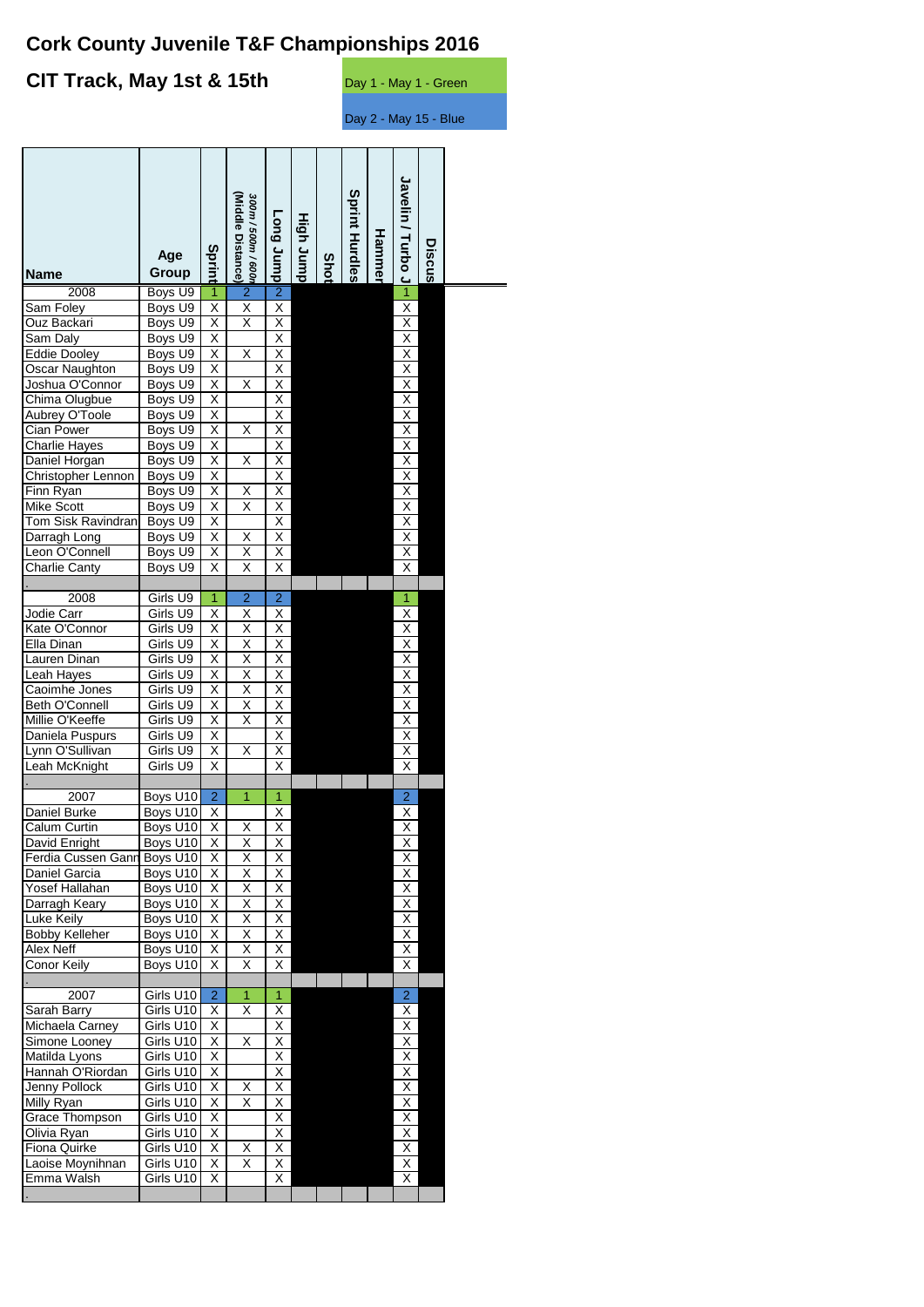## **Cork County Juvenile T&F Championships 2016**

#### **CIT Track, May 1st & 15th** Day 1 - May 1 - Green

.

.

.

Day 2 - May 15 - Blue

**Javelin / Turbo J** Javelin **Sprint Hurdles Sprint Hurdles** *300m / 500m / 600*<br>(Middle Distance) **(Middle Distance)** *300m / 500m / 600m*  **Long Jump Long Jump** High Jump **High Jump** / Turbo Hammel **Hammer Discus Sprint Age Shot Group Name** 2006 Boys U11 1 2 2 1 2 1<br>Butler Boys U11 X X X X X X Daithi Butler Boys U11 X X X X Cormac Byrne  $\qquad$  Boys U11  $\vert$  X  $\vert$  X  $\vert$  X Valid John Cashman Boys U11 X X X X<br>
Jacabo Gilson Boys U11 X X X X X<br>
David McElligott Boys U11 X X X X X<br>
Shane O'Dubhir Boys U11 X X X X X<br>
Patrick Puspurs Boys U11 X X X X X X<br>
Robert Long Boys U11 X X X X X X Jacabo Gilson Boys U11 X X X<br>David McElligott Boys U11 X X X David McElligott Boys U11 X X X<br>Shane O'Dubhir Boys U11 X X X Shane O'Dubhir Boys U11 X X X<br>Patrick Puspurs Boys U11 X X Patrick Puspurs Boys U11 X X<br>Robert Long Boys U11 X X X Robert Long Boys U11 X X X X Ronan McGovern | Boys U11 | X | X Kieran Sisk-RavinddranBoys U11 X X X X 2006 Girls U11 1 2 2 1 1 1 1<br>Amusa Girls U11 X X X X X X<br>1 Arrigan Girls U11 X X X X X Fatimo Amusa  $\left| \text{Girls } \text{U11} \right| \times \left| \right| \times \left| \right| \times$ Hannah Arrigan Girls U11 X X X X Okwu Backari Girls U11 X Julie Barry Girls U11 X<br>
Ellie Boland Girls U11 X X Ellie Boland Girls U11 X Tara Bradley Girls U11 X X X Megan Byrd Girls U11 X X X<br>Sadhbh Condon Girls U11 X X Sadhbh Condon Girls U11 X<br>Claire Crowley Girls U11 X X X Claire Crowley Girls U11 X X X X X Beth McKnight Girls U11 X X X X<br>
Nicole Dinan Girls U11 X X X X X X<br>
Sobel Dooley Girls U11 X X X X<br>
Emily Duffy Girls U11 X X X X<br>
Lena Garcia Girls U11 X X X X X Nicole Dinan Girls U11 X X X X Isobel Dooley Girls U11 X X X<br>Emily Duffy Girls U11 X X X Emily Duffy Girls U11 X Lena Garcia Girls U11 X X X X Lucie Healy Girls U11 X X X<br>Leah Hayes Girls U11 X X X Leah Hayes Girls U11 X X X X Abbey Jones Lucy O'Connell Girls U11 X X X X Ellen O'Mahony  $\Box$  Girls U11  $\Box$  X  $\Box$  X Aoibheann Keane Girls U11 X X X X Roisin O'Neill Girls U11 X X X Susan Ryan Girls U11 X X X X Aliyyah Salim Said Girls U11 X X X X Holly Spillane Girls U11 X X X X Ava Corkery Girls U11 X X X X Anna Corkery Girls U11 X X X X Ellen Clarke Aoife Galvin Girls U11 X X X X T Hayley Giltinan Girls U11 X X X X 2005 | Boys U12 2 1 1 2 2 1 2 James Burke Boys U12 X X X X Boys U12 Conor O'Sullivan Boys U12 X<br>
Brian Kiely Boys U12 X X X X Boys U12 Greg Lougheed Boys U12 X X X Harry Canty Boys U12 X X X X X X X David Curtin | Boys U12 X X X X Alex McKnight Boys U12 X X X X X X X Ben Mullane Boys U12 X X X Colin O'Dwyer